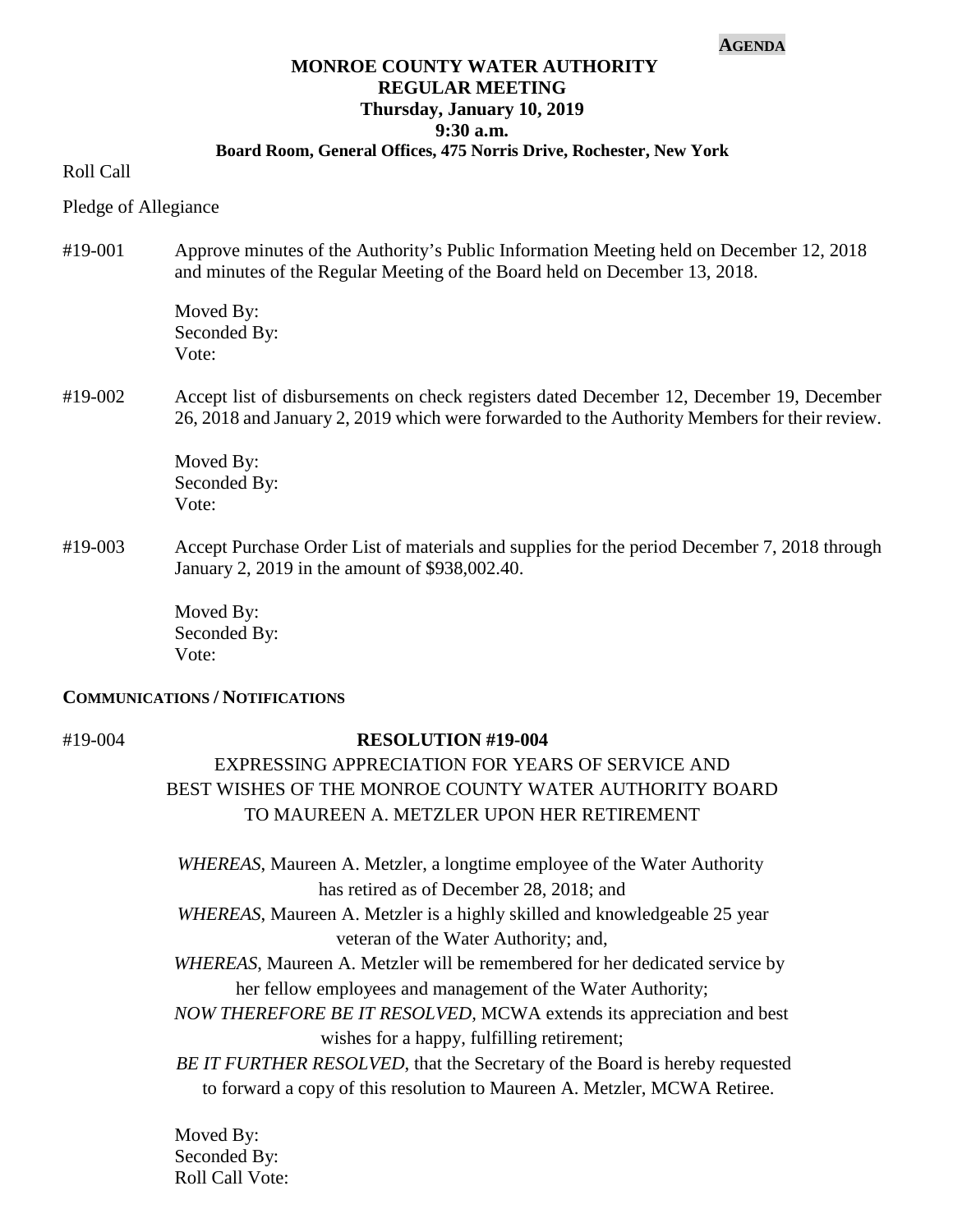## MONROE COUNTY WATER AUTHORITY REGULAR MEETING – January 10, 2019

#19-005 Confirm the following personnel appointment pending approval and pursuant to the Rules and Regulations of the Monroe County Civil Service Commission:

> Appointment of **Adam Brinkman** to the title of **Skilled Laborer in the Building & Grounds Department,** effective January 28, 2019 at Salary Schedule 4, Group 2, Step 1.

Moved By: Seconded By: Roll Call Vote:

#19-006 Authorize the execution of a **Professional Services Agreement with Christa Construction LLC** for Contract Administration and Inspection Services. The agreement will be for a term of five (5) years.

> Moved By: Seconded By: Roll Call Vote:

#19-007 Authorize the execution of **Professional Services Agreements with the following firms for Coating Consulting Services:** CHA Consulting Inc.; CorrTech Inc.; H2M Engineers and Architects; Ravi Engineering & Land Surveying P.C.; Tank Industry Consultants (TIC); and Wendel. The agreements are for a term of five (5) years.

> Moved By: Seconded By: Roll Call Vote:

#19-008 Authorize the award of a **unit price contract for the 2019 Vacuum Excavation Contract** to the low responsive, responsible bidder, **Ledge Creek Development, Inc**. for the bid amount of \$176,405, which may be renewed for two subsequent one-year terms at the mutual, written consent of the Authority and the contractor.

> Moved By: Seconded By: Roll Call Vote:

#19-009 Authorize the award of the **Shoremont West 1 Water Treatment Plant Improvements unit price contract** to the low responsive, responsible bidder, **C.P. Ward, Inc**. for the bid amount of \$1,695,000.

> Moved By: Seconded By: Roll Call Vote:

#19-010 Authorize the award of the **Scrubber Installation unit price contract** to the low responsive, responsible bidder, **Crosby-Brownlie, Inc.** for the bid amount of \$157,000.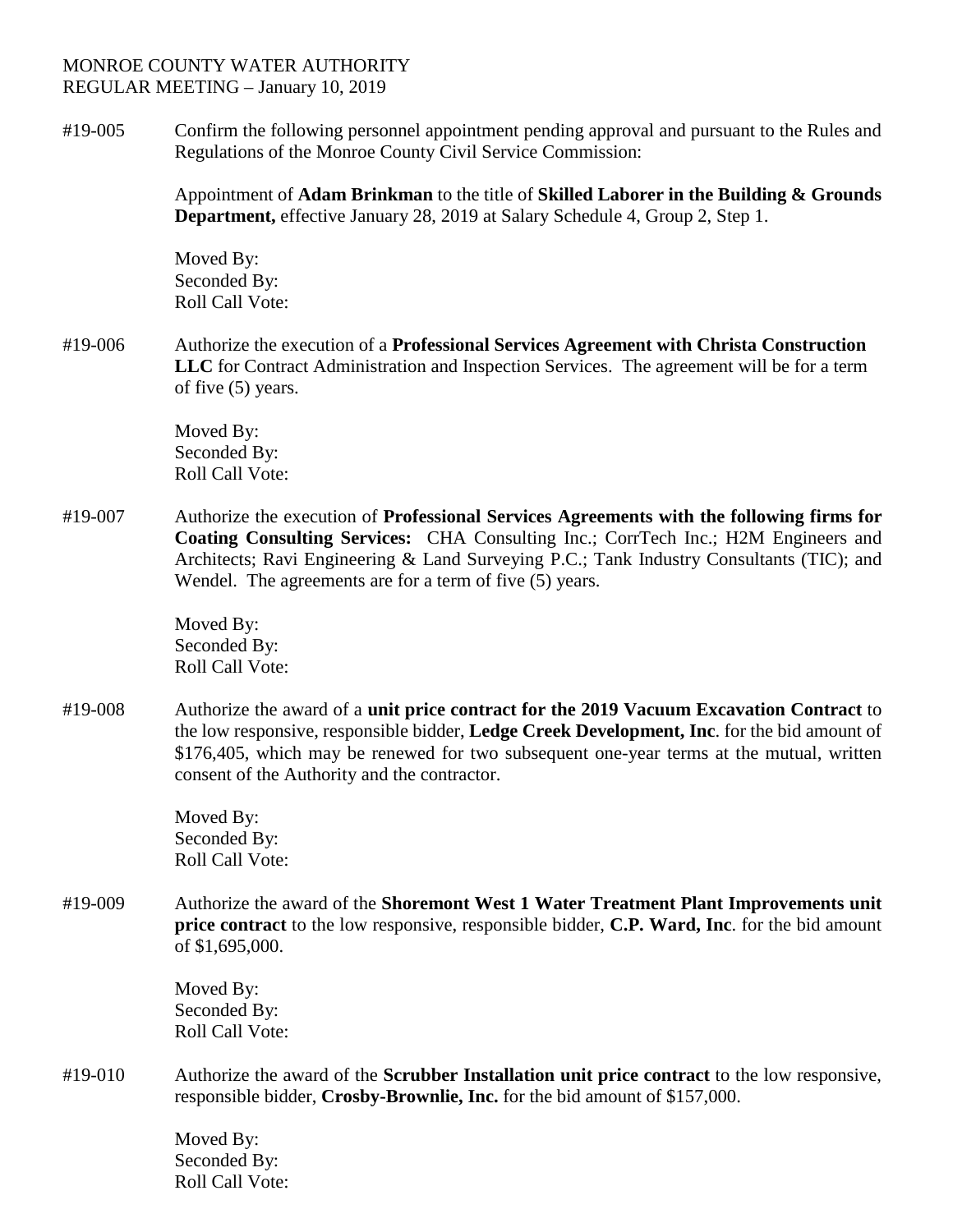## MONROE COUNTY WATER AUTHORITY REGULAR MEETING – January 10, 2019

#19-011 Authorize the **amendment of Board Resolution #18-230** (ref: 11/8/2018) for materials and services for the rehabilitation and repair of Echo Street BPS Pump No. 1 by Siewert Equipment, a Division of Cummins-Wagner, **increasing the estimated amount from \$22,000 to \$25,000**.

> Moved By: Seconded By: Roll Call Vote:

#19-012 Authorize the **award of the 20" Pump Isolation Valve unit price contract** to the low responsive, responsible bidder, **Core & Main, LP** for the bid amount of \$14,750.

> Moved By: Seconded By: Roll Call Vote:

#19-013 Authorize the award of the **20" Pump Control Ball Valve unit price contract** to the low responsive, responsible bidder, **Core & Main, LP** for the bid amount of \$73,799.

> Moved By: Seconded By: Roll Call Vote

#19-014 Authorize a **unit price purchase contract for Tapping Sleeves from Blair Supply Corporation,** the low responsive, responsible bidder, in the estimated bid amount of \$20,932 for an initial one-year term with the option to extend upon mutual consent for up to four (4) additional one-year terms.

> Moved By: Seconded By: Roll Call Vote:

#19-015 Authorize a **unit price purchase contract for Water Service Materials from Blair Supply Corporation,** the low responsive, responsible bidder, in the estimated bid amount of \$34,436 for an initial term of one-year with the option to extend, upon mutual consent, for up to four (4) additional one-year terms.

> Moved By: Seconded By: Roll Call Vote:

#19-016 Authorize a **unit price purchase contract for Janitorial Supplies from Goodman Janitorial Supply, Inc.** the low responsive, responsible bidder, in the estimated bid amount of \$15,771 for an initial term of one-year with the option to extend, upon mutual consent, for up to four additional one-year terms.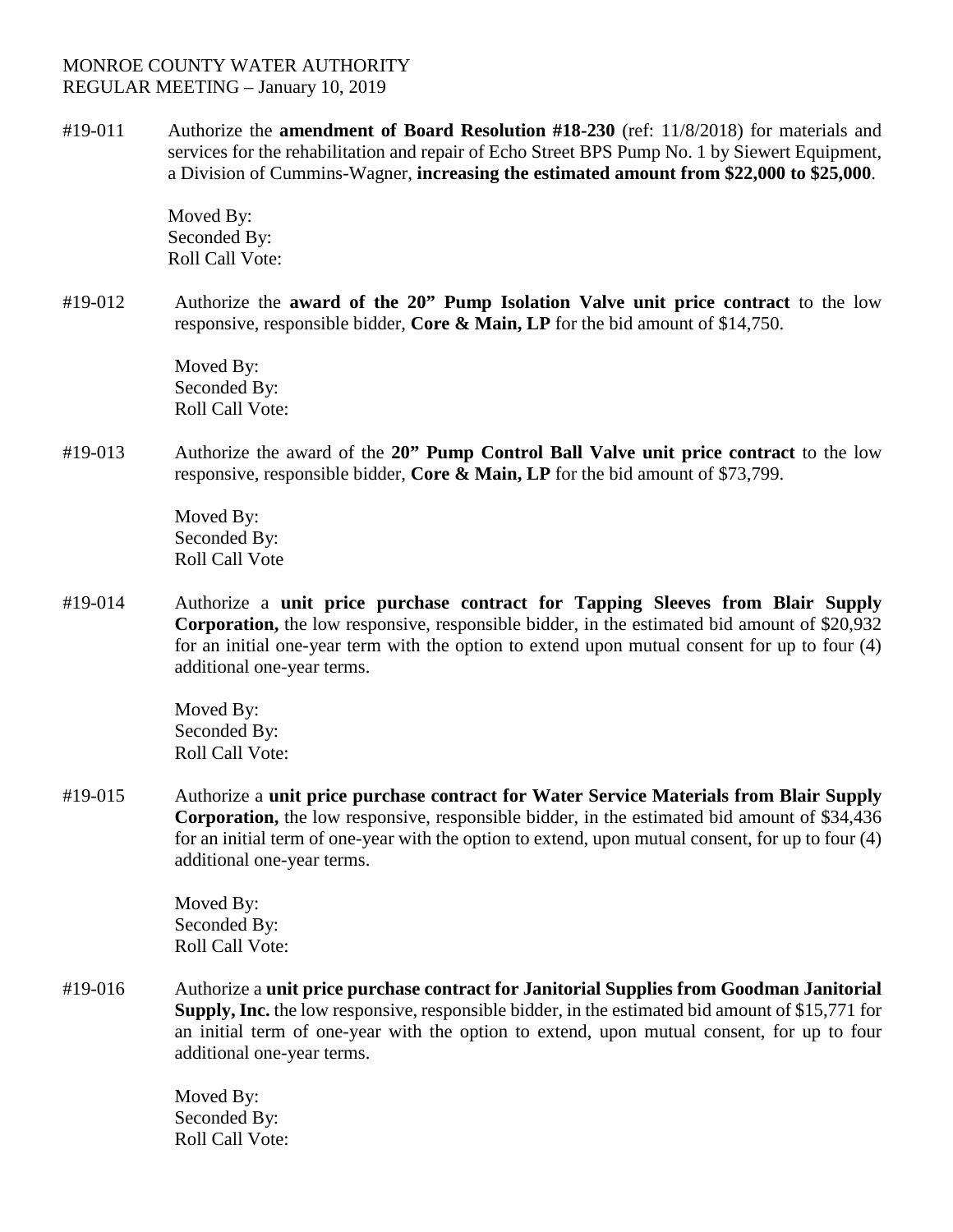## MONROE COUNTY WATER AUTHORITY REGULAR MEETING – January 10, 2019

#19-017 Authorize the **use of Monroe County Contract #1104-16 – SAP Contract #4700007380 Collision Repair, Vehicle** (currently awarded to Hawk Frame & Axle) for collision repair of MCWA vehicles as needed in an estimated amount of \$50,000 through the contract period ending December 31, 2019.

> Moved By: Seconded By: Roll Call Vote:

#19-018 The Members of the Authority expressly make the following determinations for all awards of Procurement Contracts made during this meeting: (i) the proposed awardee has been found to be responsible; (ii) the proposed awardee complied with the State Finance Law provisions regarding Permissible Contacts (as defined in the Authority's Procurement Disclosure Policy); (iii) the proposed awardee has (or will prior to the final award being effective) complied with the State Finance Law provisions that require disclosure of all information required to be in the Authority's Solicitation Materials (as such term is defined in the Authority's Procurement Disclosure Policy); and (iv) the procurement process did not involve conduct that is prohibited by the Public Officers Law, the Authority's Procurement Disclosure Policy, and the Authority's Code of Ethics and Conflict of Interest Policies.

> Moved By: Seconded By: Roll Call Vote:

#19-019 WHEREAS, the Monroe County Water Authority (the "Authority") is installing approximately 10,430 linear feet of 12" ductile iron water main and appurtenances on Manitou Beach Road (NYS Route 261/County Road 272) between Payne Beach Road and Lake Ontario in the Town of Greece to replace the existing, deficient 8" cast iron water mains (the "Project"); and

> WHEREAS, the acquisition of 9 Permanent Easements (the "Easements") from 9 property owners in the Town of Greece along the Project is necessary for the construction, installation, operation, and maintenance of the Project; and

> WHEREAS, the Authority has acquired ten (10) Permanent Easements and one (1) Temporary Easement necessary for the construction, installation, operation, and maintenance of the Project; and

> WHEREAS, the remaining nine (9) Permanent Easements are described on Attachment "A" to this Resolution; and

> WHEREAS, the Authority has considered whether the acquisition of the Easements is de minimis in nature so that the public interest will not be prejudiced thereby; and

> WHEREAS, the Authority has considered whether the delay of the acquisition of the Easements will prejudice the public interest.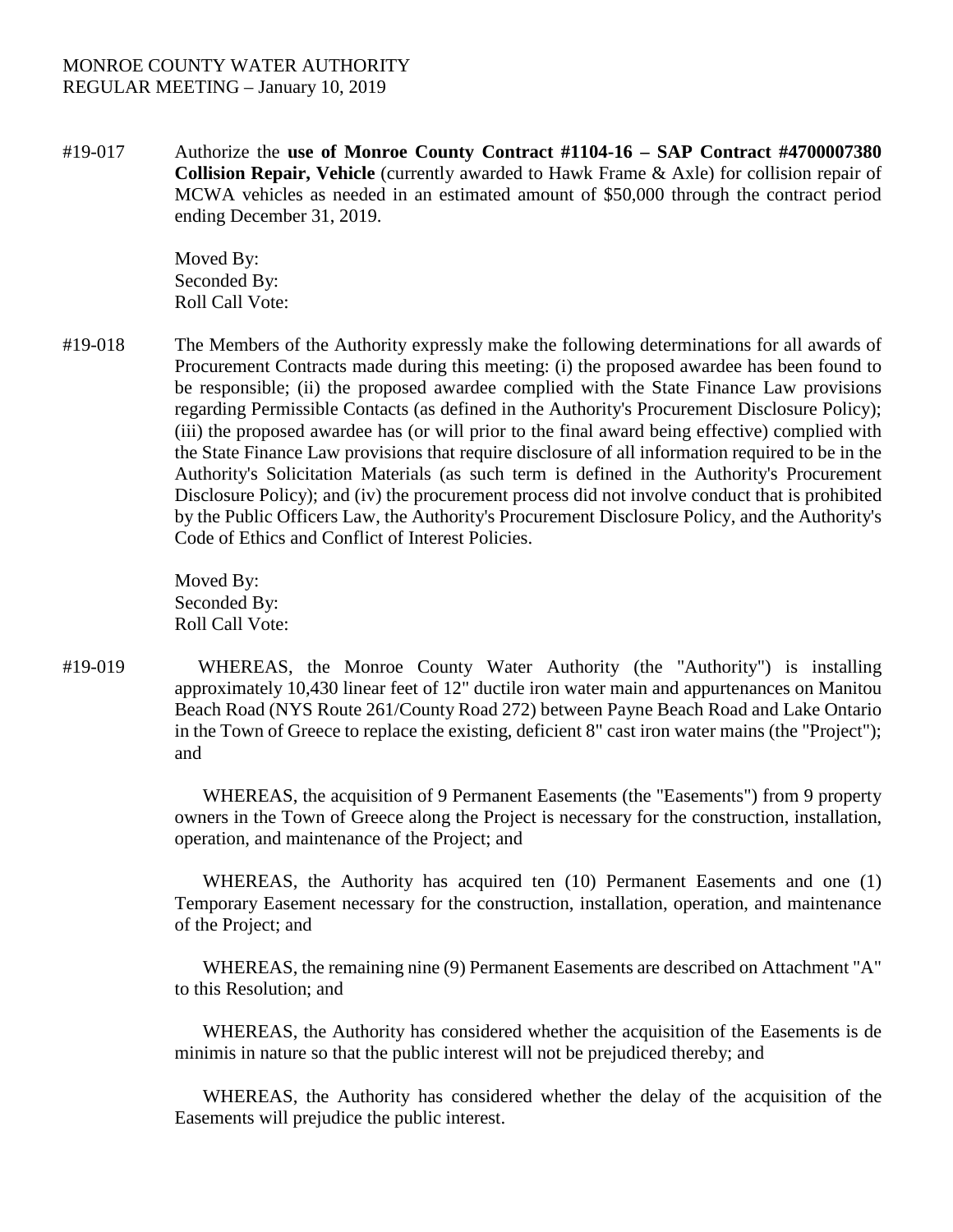NOW, THEREFORE, it is RESOLVED, that nine (9) Permanent Easements along Manitou Beach Road (NYS Route 261) in the Town of Greece as described on Attachment "A" to this Resolution are necessary to the Project; and it is

FUTHER RESOLVED, that the public use, benefit, or purpose of the acquisition of the Easements is to allow the completion of the construction, installation, operation, and maintenance of the Project, which will provide potable water and water for fire protection to residents in the Town of Greece; and it is

FURTHER RESOLVED, that the exercise of the power of eminent domain is appropriate and necessary to acquire the Easements for the completion of the construction, installation, operation, and maintenance of the Project; and it is

FURTHER RESOLVED, that the acquisition of the Easements is de minimis in nature so that the public interest will not be prejudiced; and it is

FURTHER RESOLVED, that any delay in the Authority obtaining immediate possession of the Easements will prejudice the public interest; and it is

FURTHER RESOLVED, that the Executive Director, or any agent he may designate, is authorized to proceed immediately to acquire the Easements through exercise of the Authority's power of eminent domain pursuant to the provisions of New York State's Eminent Domain Procedure Law ("EDPL"); and it is

FURTHER RESOLVED, that public interests will be prejudiced by delay and, accordingly, the Executive Director, or any agent he may designate, is authorized to petition the court for immediate possession and right of entry pursuant to EDPL §402 (B) (6); and it is

FURTHER RESOLVED, that the Executive Director, or any agent he may designate, shall retain the authority to negotiate the purchase of the Easements on terms determined reasonable by him during the pendency of the condemnation action should that course of action be deemed by him to be feasible and desirable; and it is

FURTHER RESOLVED, that the Executive Director, or any agent he may designate, shall execute any and all documents necessary in the opinion of counsel to the Authority to give effect to the resolutions made herein; and it is

FURTHER RESOLVED, that the Executive Director shall have the authority to take such other actions as he deems advisable and necessary in relation to obtaining the Easements.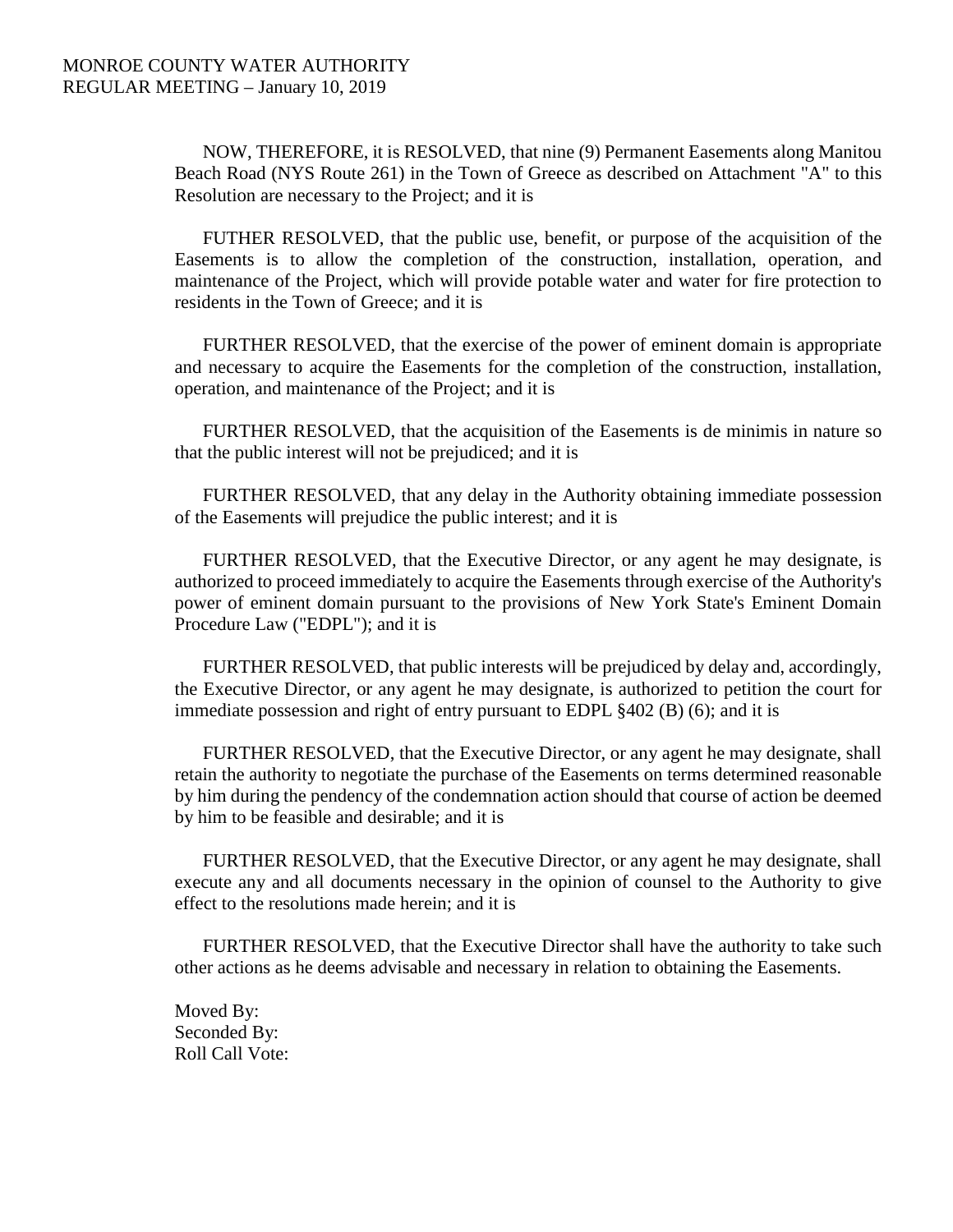#19-020 WHEREAS, the Monroe County Water Authority (the "Authority") is installing approximately 10,200 linear feet of 12" ductile iron water main and appurtenances on East River Road (County Road 84) between Brooks Road and River Meadow Drive in the Town of Henrietta to replace the existing, deficient 12" cast iron water main (the "Project"); and

> WHEREAS, the acquisition of five (5) Permanent Easements (the "Easements") from five (5) property owners in the Town of Henrietta along the Project is necessary for the construction, installation, operation, and maintenance of the Project; and

> WHEREAS, the Authority has acquired three (3) Permanent Easements necessary for the construction, installation, operation, and maintenance of the Project; and

> WHEREAS, the remaining two (2) Permanent Easements are described on Attachment "A" to this Resolution; and

> WHEREAS, the Authority has considered whether the acquisition of the Easements is de minimis in nature so that the public interest will not be prejudiced thereby; and

> WHEREAS, the Authority has considered whether the delay of the acquisition of the Easements will prejudice the public interest.

> NOW, THEREFORE, it is RESOLVED, that two (2) Permanent Easements along East River Road (County Road 84) in the Town of Henrietta as described on Attachment "A" to this Resolution are necessary to the Project; and it is

> FUTHER RESOLVED, that the public use, benefit, or purpose of the acquisition of the Easements is to allow the completion of the construction, installation, operation, and maintenance of the Project, which will provide potable water and water for fire protection to residents in the Town of Henrietta; and it is

> FURTHER RESOLVED, that the exercise of the power of eminent domain is appropriate and necessary to acquire the Easements for the completion of the construction, installation, operation, and maintenance of the Project; and it is

> FURTHER RESOLVED, that the acquisition of the Easements is de minimis in nature so that the public interest will not be prejudiced; and it is

> FURTHER RESOLVED, that any delay in the Authority obtaining immediate possession of the Easements will prejudice the public interest; and it is

> FURTHER RESOLVED, that the Executive Director, or any agent he may designate, is authorized to proceed immediately to acquire the Easements through exercise of the Authority's power of eminent domain pursuant to the provisions of New York State's Eminent Domain Procedure Law ("EDPL"); and it is